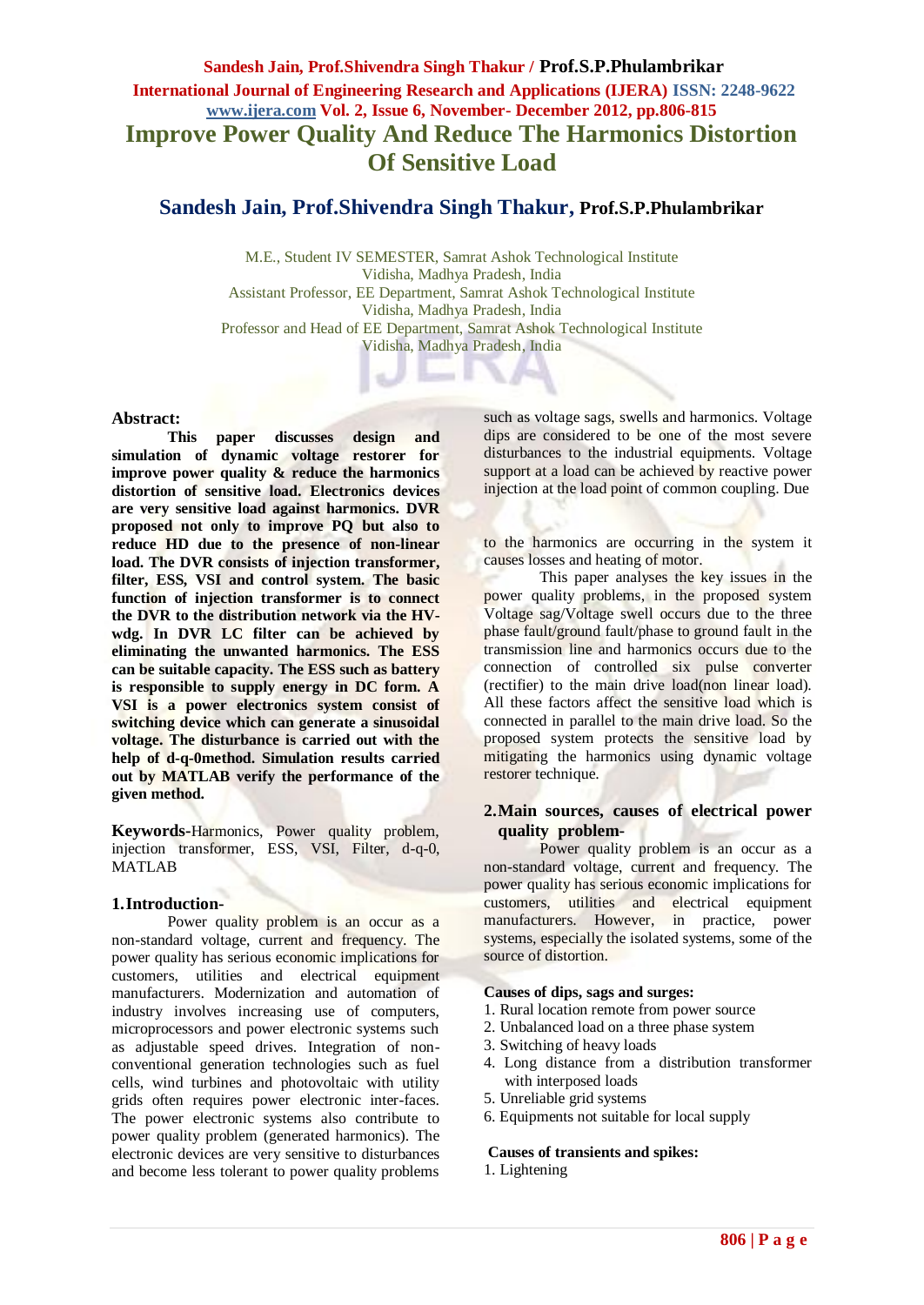# **International Journal of Engineering Research and Applications (IJERA) ISSN: 2248-9622 www.ijera.com Vol. 2, Issue 6, November- December 2012, pp.806-815**

- 2. Arc welding
- 3. Switching on heavy or reactive equipments such
- as motors, transformers, motor drives
- 4. Electric grade switching

#### **Causes of transients and spikes:**

- 1. Non Linear Loads
- 2. Power Electronic Devices
- 3. IT and Office Equipments
- 4. Arcing Devices
- 5. Load Switching
- 6. Large Motor Starting

7. Larger capacitor bank energies

## **3.Problem associated with power quality: a.Transients**

These are undesirable but decay with time and hence not a steady state problem. A broad definition is that a transient is that part of the change in a variable that disappears during transition from one steady state operating condition to the other. Another synonymous term is `surge'.

Transients are classified into two categories:

- (a) Impulsive
- (b) Oscillatory

## **b.Long Duration Voltage Variations**

When RMS (root mean square) deviations at power frequency last longer than one minute, we say they are long duration voltage variations. They can be either over voltages (greater than 1.1 p.u.) or under voltages (less than 0.9 p. u.). Over voltages is usually the result of switching a load or energizing a capacitor bank. Incorrect tap settings on transformers can also result in over voltages. Under voltages are the result of events which are the reverse of events that cause over voltages switching in a load or switching of a capacitor bank.

#### **c. Sustained Interruptions**

When the supply voltage has been zero for a period of time greater than one minute, then we say it is a sustained interruption. Generally, voltage interruptions lasting over one minute are often permanent and require human intervention to restore the supply. The term `outage' used by utilities is synonymous; however it does not bring out the true impact of the power interruption. For a customer with a sensitive load, even an interruption of half a cycle can be disastrous.

#### **d.Voltage Sags**

Sag is a decrease of RMS voltage to a value between 0.1 and 0.9 p. u. and lasting for duration between 0.5 cycles to 1 minute. Voltage sags as a voltage dip. Voltage sags are mainly due to system faults and last for durations ranging from 3 cycles to 30 cycles depending on the fault clearing time. It is to be noted that under voltages (lasting over a minute) can be12. Power Quality and

Introduction to Custom Power Devices 387handled by voltage regulation equipment. The magnitudes of the voltages sags caused by faults depend upon the distance of the fault location from the bus where the sag is measured. Starting of large induction motors can result in voltage sags as the motor draws a current up to 10 times the full load current during the starting. Also, the power factor of the starting current is generally poor.

#### **e. Voltage Swells**

A voltage swell is defined as an increase to between 1.1 and 1.8 p.u.in RMS voltage at the power frequency for duration between 0.5 cycles to 1minute. A voltage swell (like sag) is characterized by its magnitude (RMS) and duration. As with sags, swells are associated with system faults. A SLG fault can result in a voltage swell in the unfaulted phases. Swells can also result from energizing a large capacitor bank. The magnitude of a voltage swell depends on the system impedance, fault location and grounding. On an ungrounded system, the line to ground voltages on the ungrounded phases is 1.73 p. u. during a SLG fault. How-ever in a grounded system, there will be negligible voltage rise on the un-faulted phases close to a substation where the delta connected windings of the transformer (usually connected delta-wye) provide low impendence paths for the zero sequence current during the SLG fault.

#### **f. Voltage Fluctuations and Flicker**

Voltage fluctuations are systematic variations of the voltage envelope or a series of random changes in the voltage magnitude (which lies in the range of 0.9 to 1.1 p. u.)High power loads that draw fluctuating current, such as large motor drives and arc furnaces, cause low frequency cyclic voltage variations that result in flickering of light sources (incandescent and fluorescent lamps) which can cause significant physiological discomfort or irritation in human beings. The voltage flicker can also stable operation of electrical and electronic devices such as motors and CRT devices. The typical frequency spectrum of voltage flicker lies in the range from 1 Hz to 30 Hz.

## **g.Waveform Distortion**

This is defined as a steady-state deviation from an ideal sine wave of power frequency. There are five types of waveform distortion:

- a) DC offset
- b) Harmonics
- c) Inter harmonics
- d) Notching
- e) Noise

The presence of DC voltage or current in AC power systems is termed as DC offset. This can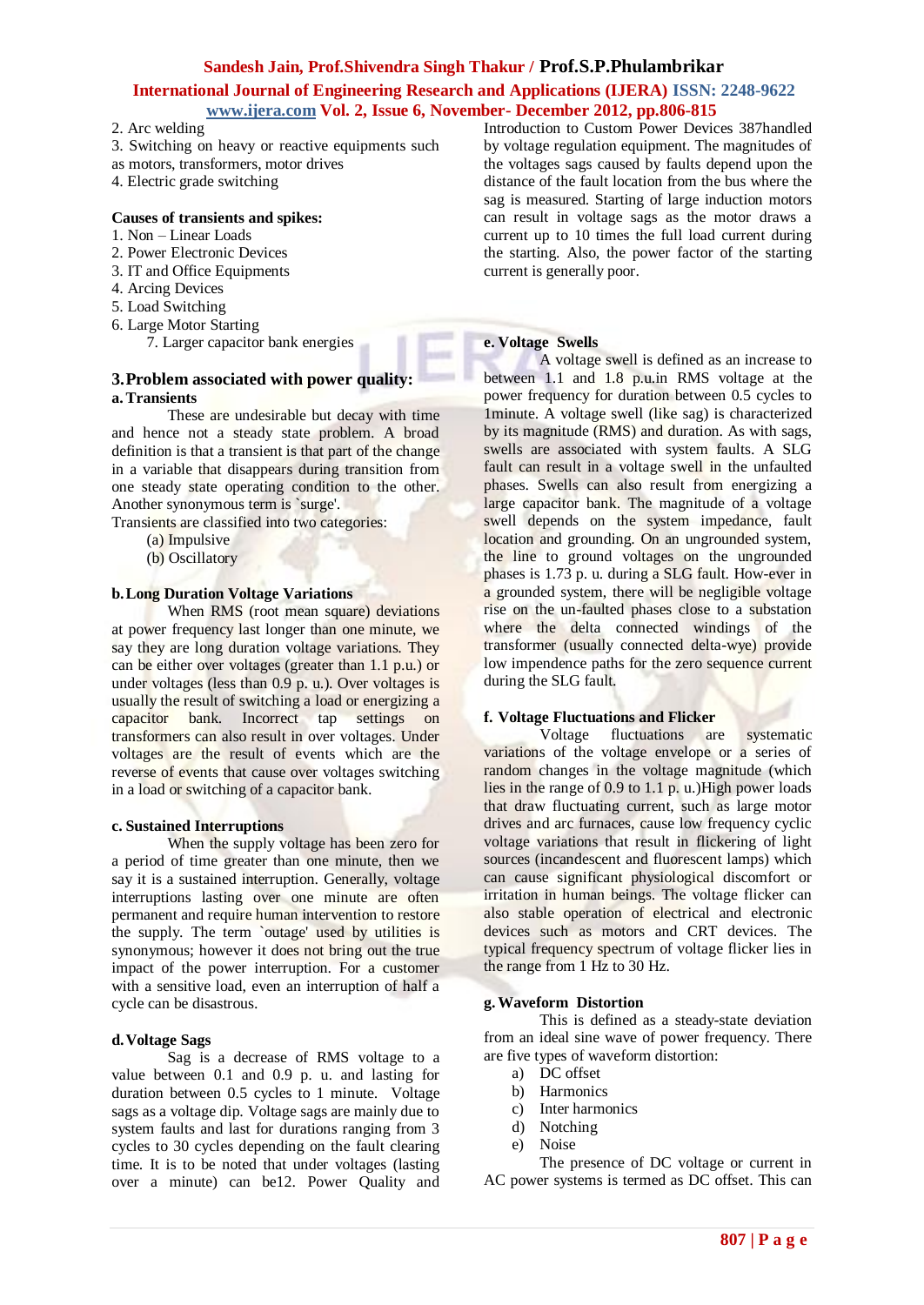# **International Journal of Engineering Research and Applications (IJERA) ISSN: 2248-9622 www.ijera.com Vol. 2, Issue 6, November- December 2012, pp.806-815**

occur as the result of a geomagnetic disturbance or ground return operating mode in mono polar HVDC links. The DC current flow in transformers causes magnetic saturation, increased heating and loss of transformer life. Nonlinear loads and power electronic controllers are the primary source of harmonics. Fourier analysis can be used to characterize harmonic distortion. Total Harmonic Distortion (THD) is one of the most commonly used measures for harmonics.

#### **Major problems that arise from harmonic distortion are:**

- a) Extra losses and heating in rotating machines and capacitors
- b) Over voltages due to resonance
- c) Interference with ripple control systems used in Demand Side Management (DSM)
- d) Telephone interference caused by noise on telephone lines.

#### **Solutions to improve power quality problems and reduce harmonics distortion:**

The solution to the power quality can be done from customer side or from utility side First approach is called load conditioning, which ensures that the equipment is less sensitive to power disturbances, allowing the operation even under significant voltage distortion. The other solution is to install line conditioning systems that suppress or counteracts the power system disturbances.

To achieve improve power quality is to use passive filters connected at the sensitive load terminals. The challenge is to regulate the sensitive load terminal voltage so that its magnitude remains constant and any harmonic distortion is reduced to an acceptable level. This paper introduces Dynamic voltage restorer and its operating principle. Then a simple control based D-Q-0 method or Park transformation method based on stationary reference frame is used to compensate Harmonics, Voltage sag. At the end MATLAB SIMULINK model based simulated results were presented to validate the effectiveness of the proposed control method of Dynamic voltage restorer.

## **4.Modeling of Dynamic voltage restorer-Introduction:**

Among the power quality problems (sags, swells, harmonics…) voltage sags are the most severe disturbances. In order to overcome these problems the concept of custom power devices is introduced recently. One of those devices is the Dynamic Voltage Restorer (DVR), which is the most efficient and effective modern custom power device used in power distribution networks. The function of the DVR will inject the missing voltage in order to regulate the load voltage from any disturbance due to immediate distort of source voltage. A dynamic voltage restorer (DVR) is a

solid state inverter based on injection of voltage in series with a power distribution system. The DC side of DVR is connected to an energy source or an energy storage device, while its ac side is connected to the distribution feeder by a three-phase inter facing injection transformer. A single line diagram of a DVR connected power distribution system is shown in the figure  $(1)$ . Since DVR is a series connected device, the source current, is same as load current. DVR injected voltage in series with line such that the load voltage is maintained at sinusoidal nominal value. It is normally installed in a distribution system between the supply and the critical load feeder at the point of common coupling (PCC). Other than voltage sags and swells compensation, DVR can also added other features like: line voltage harmonics compensation, reduction of transients in voltage and fault current limitations.



Figure (i)

## **Basic Configuration of DVR:**

The general configuration of the DVR consists of:

- a) An Injection/ Booster transformer/Isolation transformer
- b) A Harmonic filter/Passive filter
- c) Storage Devices/ESS
- d) A Voltage Source Converter (VSC)/VSI
- e) DC charging circuit
- f) A Control and Protection system

#### **a.Injection/ Booster transformer/Isolation transformer-**

The Injection / Booster transformer is a specially designed transformer that attempts to limit the coupling of noise and transient energy from the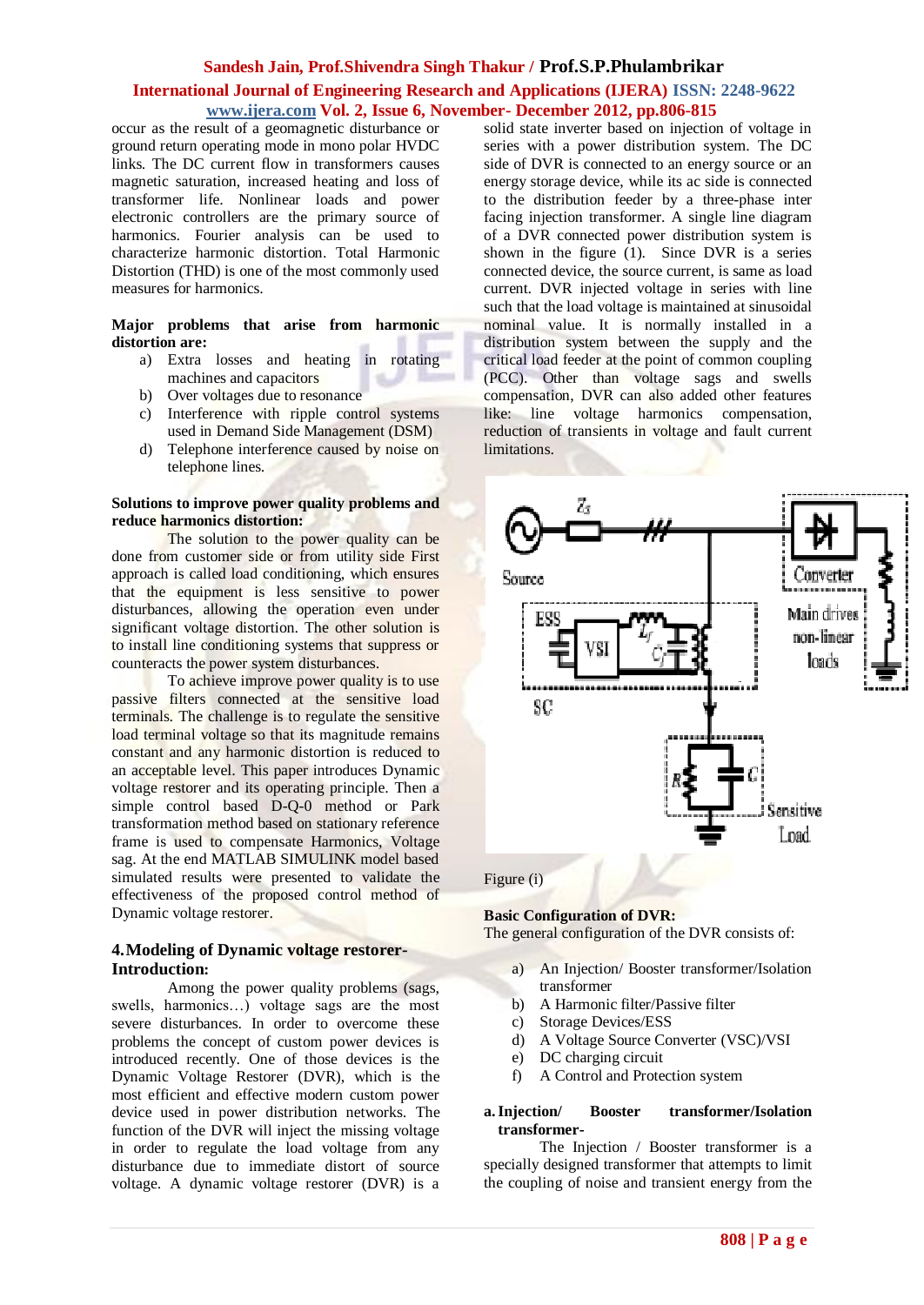# **International Journal of Engineering Research and Applications (IJERA) ISSN: 2248-9622 www.ijera.com Vol. 2, Issue 6, November- December 2012, pp.806-815**

primary side to the secondary side. In a three-phase system, either three single-phase transformer units or one three phase transformer unit can be used for voltage injection purpose. The injection transformer comprises of two side voltages namely the high voltage side and low voltage side. The three single transformers can be connected with star/open star winding or delta/open star winding. The latter does not permit the injection of the zero sequence voltage. The choice of the injection transformer winding depends on the connections of the step down transformer that feeds the load. If a D/Y connected transformer is used, there is no need to compensate the zero sequence voltages. However if Y/Y connection with neutral grounding is used, the zero sequence voltage may have to be compensated. It is essential to avoid the saturation in the injection transformers.

The basic function of the injection transformer is to increase the voltage supplied by the filtered VSI output to the desired level while isolating the DVR circuit from the distribution network. The transformer winding ratio is predetermined according to the voltage required in the secondary side of the transformer (generally this is kept equal to the supply voltage to allow the DVR to compensate for full voltage sag. A higher transformer winding ratio will increase the primary side current, which will adversely affect the performance of the power electronic devices connected in the VSI. To evaluate the performance of the DVR the rating of the injection transformer is an important factor that need to be considered due to the compensation ability of the DVR is totally depend on its rating .The DVR performance is totally depend on the rating of the injection transformer , since it limits the maximum compensation ability of the DVR.

## **b.A Harmonic filter/Passive filter-**

The passive filters can be placed either on the high voltage side or the converter side of the injection transformers. Basically filter unit consists of inductor (L) and capacitor (C). In DVR, filters are used to convert the inverted PWM waveform into a sinusoidal waveform. This can be achieved by eliminating the unwanted harmonic components generated by the VSI action. Higher orders harmonic components distort the compensated<br>output voltage. The unnecessary switching voltage. The unnecessary switching harmonics generated by the VSI must be removed from the injected voltage waveform in order to maintain an acceptable Total Harmonics Distortion (THD) level.

#### **c. Storage Devices/ESS-**

This is required to provide active power to the load during deep voltage sags. Lead-acid batteries, flywheel or SMES can be used for energy storage. It is also possible to provide the required

power on the DC side of the VSI by an auxiliary bridge converter that is fed from an auxiliary AC supply.

The DVR need real power for compensation purpose during voltage disturbance in the distribution system. In this case the real power of the DVR must be supplied by energy storage when the voltage disturbance occurs. The energy storage such as battery is responsible to supply an energy source in D.C form.

#### **d.A Voltage Source Converter (VSC)/VSI-**

A VSC is a power electronic system consists of a storage device and switching devices, which can generate a sinusoidal voltage at any required frequency, magnitude, and phase angle. In the DVR application, the VSC is used to temporarily replace the supply voltage or to generate the part of the supply voltage which is missing. This could be a 3 phase - 3 wires VSC or 3 phases - 4 wires VSC. The latter permits the injection of zero-sequence voltages. Either a conventional two level converter (Graetz Bridge) or a three level converter is used. There are four main types of switching devices: Metal Oxide Semiconductor Field Effect Transistors (MOSFET), Gate Turn-Off thyristors (GTO), Insulated Gate Bipolar Transistors (IGBT), and Integrated Gate Commutated Thyristors (IGCT). Each type has its own benefits and drawbacks. The IGBT is a recent compact device with enhanced performance and reliability that18 allows building VSC with very large power ratings. Because of the highly sophisticated converter design with IGBTs, the DVR can compensate dips which are beyond the capability of the past DVRs using conventional devices. The purpose of storage devices is to supply the necessary energy to the VSC via a dc link for the generation of injected voltages. The different kinds of energy storage devices are Superconductive magnetic energy storage (SMES), batteries and capacitance.

# **e. DC charging circuit-**

#### The dc charging circuit has two main tasks.

- (i) The first task is to charge the energy
	- source after a sag compensation event.
- (ii) The second task is to maintain dc link voltage at the nominal dc link voltage.

Excess d.c link voltage rise will damage the d.c storage capacitor and switching device. Moreover the rise in d.c link voltage will nonlinearly increase switching loss and lower the DVR system efficiency. Thus aborting the reverse flow of energy is an important issue that needs to be restored. Many research studies in recent year focused on DVR energy optimization.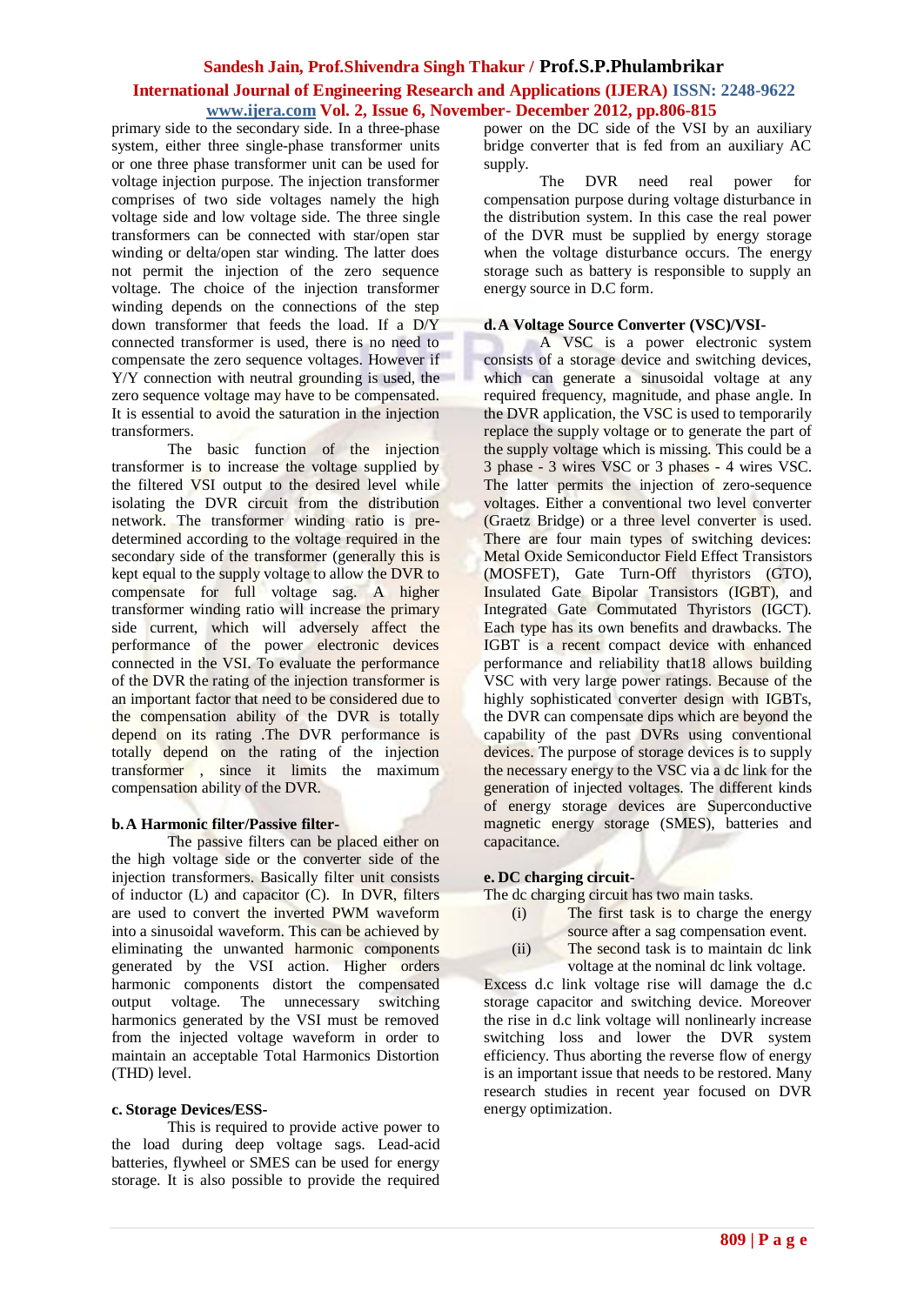# **Sandesh Jain, Prof.Shivendra Singh Thakur / Prof.S.P.Phulambrikar International Journal of Engineering Research and Applications (IJERA) ISSN: 2248-9622 www.ijera.com Vol. 2, Issue 6, November- December 2012, pp.806-815**



#### **Figure(ii)**

The aim of the control system is to maintain constant voltage magnitude at the point where a sensitive load is connected, under system disturbances. The harmonics is generated in the load terminals using six pulse converters with fixed firing angle are connected to the main drive non linear load which is parallel to the sensitive load. Voltage sag is created at load terminals via a three phase fault. The above voltage problems are sensed separately and passed through the sequence analyzer. The control system of the general configuration typically consists of a voltage correction method which determines the reference voltage that should be injected by DVR and the VSI control which is in this work consists of PWM with PI controller. The controller input is an error signal obtained from the reference voltage and the value of the injected voltage (Figure ii & iii). The PI controller processes the error signal and generates the required angle δ. Such error is processed by a PI controller then the output is provided to the PWM signal generator that controls the DVR inverter to generate the required injected voltage.

There are lots of methods for DVR voltage correction generating reference voltage that DVR must inject it into the bus voltage. The strategy of voltage reference calculation used in this work is shown in figure (IV).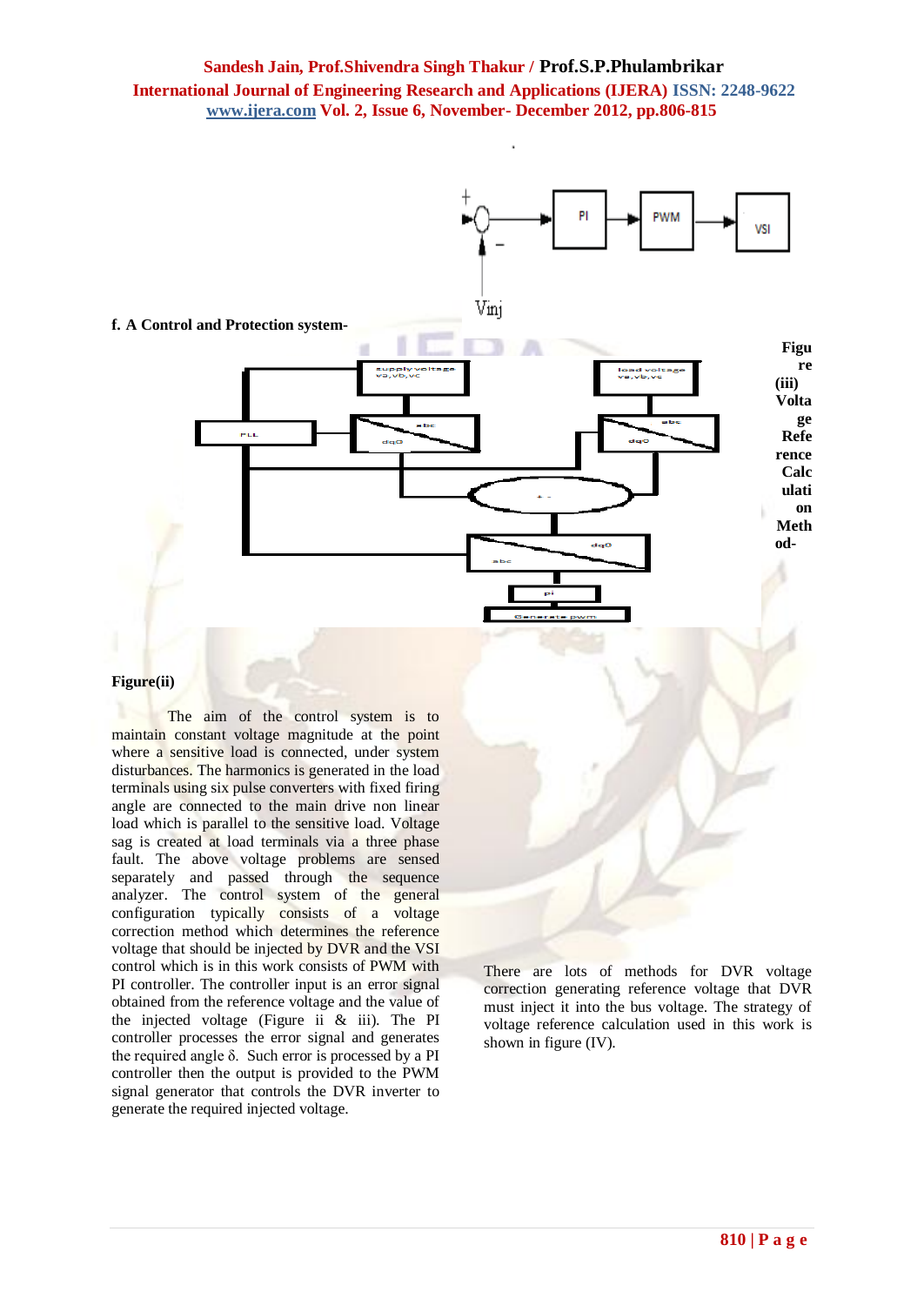# **Sandesh Jain, Prof.Shivendra Singh Thakur / Prof.S.P.Phulambrikar International Journal of Engineering Research and Applications (IJERA) ISSN: 2248-9622 www.ijera.com Vol. 2, Issue 6, November- December 2012, pp.806-815**



#### **Figure (IV)**

Detection of disturbances can be done using the deviation in the RMS value of the terminal voltage of the source caused by the disturbances. It can be implementated by using the dq0 or park's transformation is used to control of DVR. This method is based on stationary reference frame.

| $\mathcal{N}_{\boldsymbol{d}}$ |                       | V <sub>a</sub> |
|--------------------------------|-----------------------|----------------|
|                                | $\boldsymbol{A}$<br>= |                |
|                                |                       | J.<br>c        |

$$
\left[\begin{array}{c}A\end{array}\right] = \frac{2}{3} \cdot \left[\begin{array}{ccc} \cos(\theta) & \cos(\theta - \frac{2\pi}{3}) & \cos(\theta + \frac{2\pi}{3}) \\ -\sin(\theta) & -\sin(\theta - \frac{2\pi}{3}) & -\sin(\theta + \frac{2\pi}{3}) \\ \frac{1}{2} & \frac{1}{2} & \frac{1}{2} \end{array}\right]
$$

#### **5.Operation of DVR-**

Basic operation of DVR is to transfer the voltage sag compensation value from d.c side of the inverter to the injected transformer after filter. The basic idea of DVR is to inject the missing value cycle into the system through series injection transformer whenever voltage sag are present in the system. The momentary amplitudes of the three injected phase voltages are controlled such as to eliminate any detrimental effects of a bus fault to the load voltage VL. This means that any differential voltages caused by transient disturbances in the ac feeder will be compensated by an equivalent voltage generated by the converter and injected on the medium voltage level through the booster transformer. Sag is unseen by the load, during normal operation the capacitor receive energy from the main supply source. When voltage diaper sag capacitor deliver d.c supply to the inverter. The inverter ensures that only the missing voltage injected to the transformer. A relatively small capacitor is present a dc side of the VSI. Voltage of over this capacitor is kept constant. The required output voltage is obtained by using PWM switching pattern. As the controller will have to supply active as well as reactive power.

| 6. Parameter of DVR test system-  |  |  |
|-----------------------------------|--|--|
| <b>Table 1. System Parameters</b> |  |  |

| S.No             | <b>System</b><br><b>Quantities</b>     | Standards                                                                                     |
|------------------|----------------------------------------|-----------------------------------------------------------------------------------------------|
| $\overline{1}$ . | Source                                 | $3 -$<br>phase,230V/ph,50Hz                                                                   |
| 2.               | Source<br>Impedance                    | $Ls=0.005mH,$<br>$Rs = 0.001$ ohm                                                             |
| 3.               | Injection<br>transformer<br>turn ratio | 1:1,230/230V                                                                                  |
| $\overline{4}$ . | PI<br>Controller                       | $Kp=0.5, Ki=50,$<br>Sample time= $50 \mu s$                                                   |
| 5.               | Main Load                              | Active<br>power=1<br>Reactive<br>MW,<br>power= 100 VAR                                        |
| б.               | Sensitive<br>Load                      | Active power=1KW,<br>Reactive<br>power=20VAR                                                  |
| 7.               | Inverter                               | IGBT based, 3 arms,<br>pulse, Carrier<br>6<br>Frequency=20000<br>Hz, Sample time=5<br>$\mu$ s |
| 8.               | Filter<br>Inductance&<br>Capacitance   | 1mH, 1uF                                                                                      |
| 9.               | <b>Battery</b><br>voltage              | 100V                                                                                          |

**7.Simulation Results and Discussions-**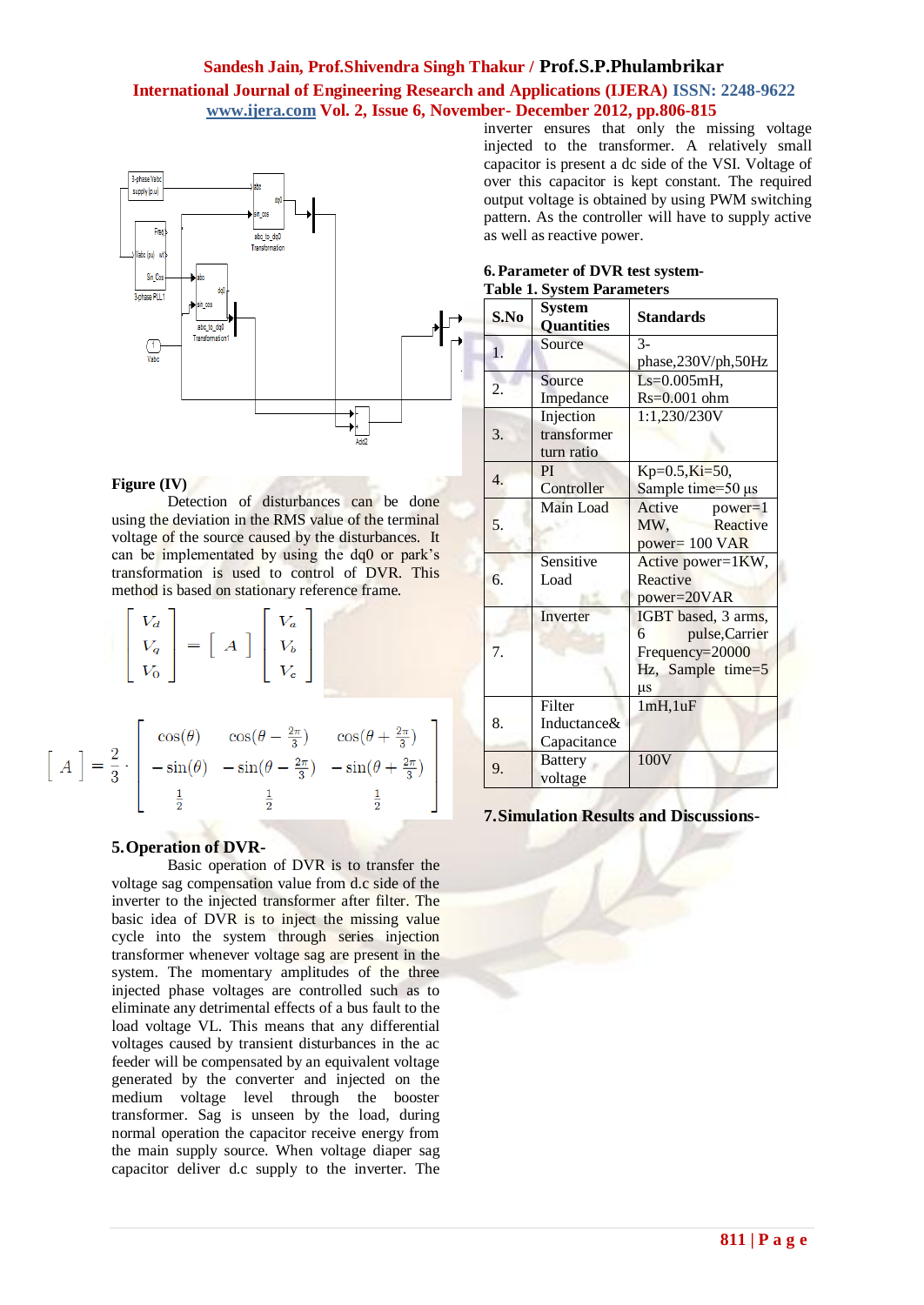# **Sandesh Jain, Prof.Shivendra Singh Thakur / Prof.S.P.Phulambrikar International Journal of Engineering Research and Applications (IJERA) ISSN: 2248-9622**  al<br><u>"N</u>





## **8.Harmonics issues**

In simulink model figure (V) shows the harmonics is generated in the system using six pulse converter connected to the main drive non linear load which is parallel to the sensitive load. The percentage of Total harmonic distortion in the sensitive load side is, in phase1 11.29%, in phase2 15.95%, in phase3 16.70%. In figure (v) MATLAB simulation is carried out **with compensation technique**.

The percentage of total harmonic distortion in the sensitive load side is, in phase1 5.67%, in phase2 5.56%, in phase3 5.92%. The simulation results show that the harmonics in the sensitive load side is decreased approximately to 50%. The simulation results carried out without series compensator, the harmonics generated are 3, 5, 7, 9, 11, 13, 15, 17,19th harmonics in all three phases. The harmonics distortions produced in all the three phases is shown using FFT analysis in figure (VI),







**Figure (VI b)**





**Figure (VI c) Figure (VI d)**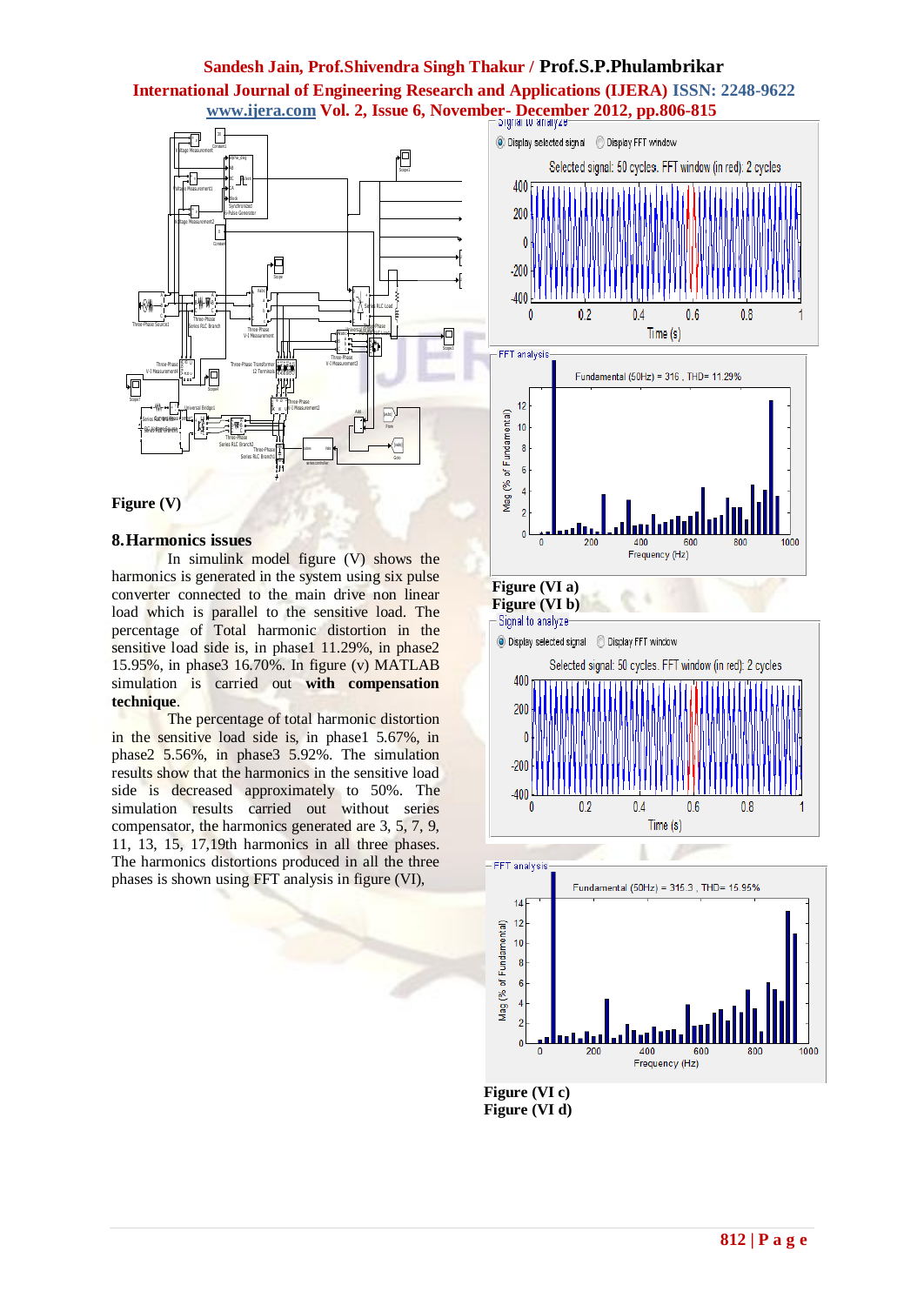# **Sandesh Jain, Prof.Shivendra Singh Thakur / Prof.S.P.Phulambrikar International Journal of Engineering Research and Applications (IJERA) ISSN: 2248-9622**



Figure (VI a) output of phase1 harmonics without dynamic voltage restorer.

Figure (VI b) THD in harmonics order in phase1 without dynamic voltage restorer.

Figure (VI c) output of phase2 harmonics without dynamic voltage restorer.

Figure (VI d) THD in harmonics order in phase2 without dynamic voltage restorer.

Figure (VI e) output of phase3 harmonics without dynamic voltage restorer.

Figure (VI f) THD in harmonics order in phase3 without dynamic voltage restorer.

The simulation results carried out with dynamic voltage restorer generated harmonics are reduced. The reduced harmonics distortions in all the three phases is shown using FFT analysis in Figure (VII)

# **Figure (VII b)**





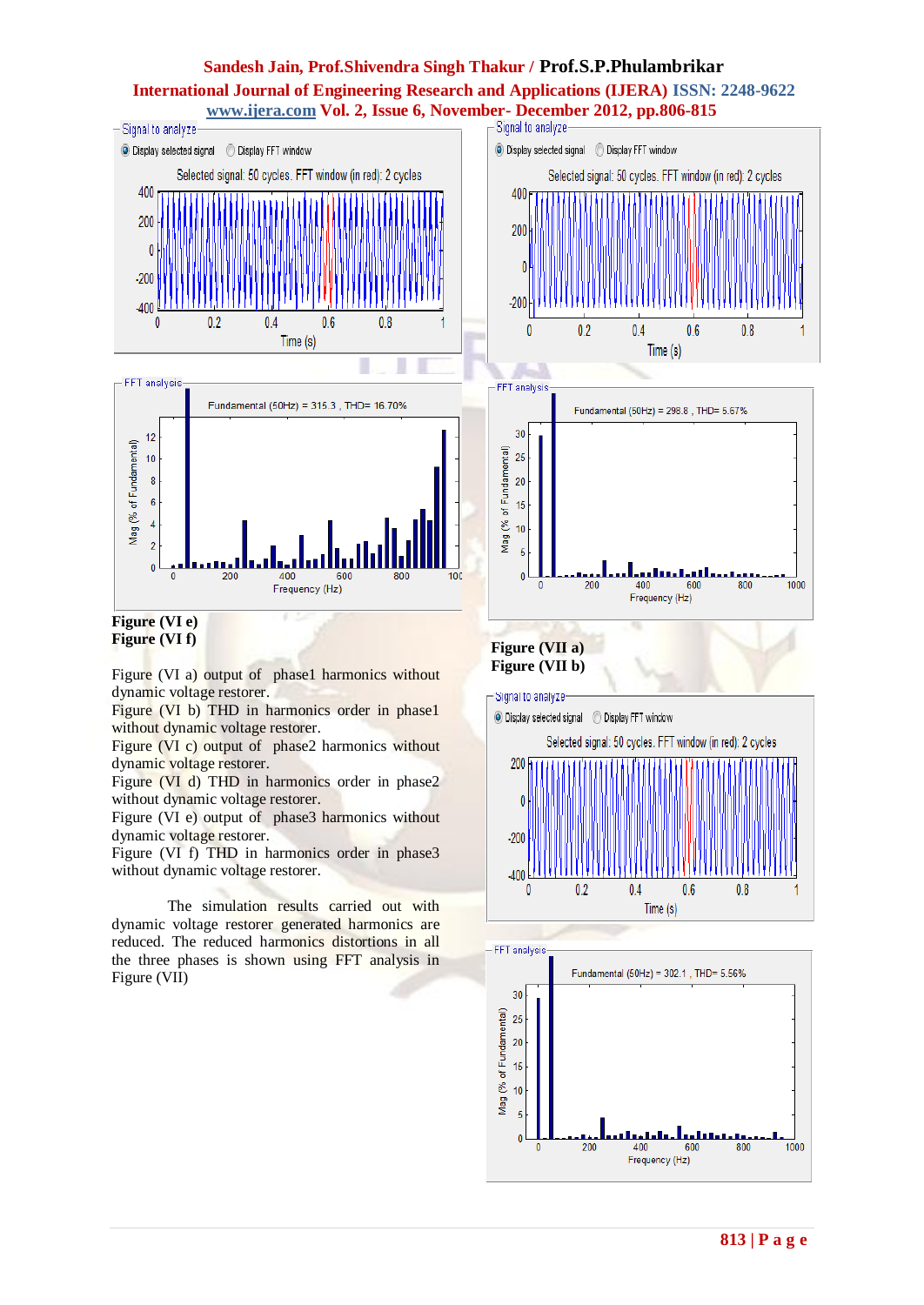# **Sandesh Jain, Prof.Shivendra Singh Thakur / Prof.S.P.Phulambrikar International Journal of Engineering Research and Applications (IJERA) ISSN: 2248-9622 www.ijera.com Vol. 2, Issue 6, November- December 2012, pp.806-815**

#### **Figure (VII c) Figure (VII d)**





# **Figure (VII e) Figure (VII f)**

Figure (VII a) output of phase1 harmonics with dynamic voltage restorer

Figure (VII b) THD in harmonics order in phase1 with dynamic voltage restorer

Figure (VII c) output of phase2 harmonics with dynamic voltage restorer

Figure (VII d) THD in harmonics order in phase2 with dynamic voltage restorer

Figure (VII e) output of phase3 harmonics with dynamic voltage restorer

Figure (VII f) THD in harmonics order in phase3 with dynamic voltage restorer

The following tables show the simulation result carried out with and without using dynamic voltage restorer in

mitigating harmonics.

|  |  |  | Table 2. Sensitive Load – Before Compensation |
|--|--|--|-----------------------------------------------|
|--|--|--|-----------------------------------------------|

| Sr. no. | Phase  | THD%   |
|---------|--------|--------|
|         | Phase1 | 11.29% |
|         | Phase2 | 15.95% |
|         | Phase3 | 16.70% |

# **Table 3. Sensitive Load – After Compensation**

| Sr. no. | Phase  | THD%  |
|---------|--------|-------|
|         | Phase1 | 5.67% |
|         | Phase2 | 5.56% |
|         | Phase3 | 5.92% |

The sensitive load is protected against the distortion introduced by the main drive load and the total harmonic distortion is reduced up to 50%.

# **9. Conclusion:**

This paper has presented the power quality problems such as voltage dips, swells, distortions and harmonics. Compensation techniques of custom power electronic devices DVR was presented. The design and applications of DVR for voltage sags and comprehensive results were presented. A PWMbased control scheme was implemented. The performance of the proposed topologies and an improvement of suggested controller can be observed through simulation and experimental results.The THD and the amount of unbalance in load voltage are decreased with the application of DVR. The proposed system performs better than the traditional methods in mitigating harmonics and voltage sags.

# **References:**

- 1. Roger C. Dugan, Mark f. Mcgranaghan, Dr. Surya Santos and H. Wayne Beaty, "Electrical power system quality", Tata McGraw Hills publications, 2002.
- 2. K. R. Padiyar, FACTS CONTROLLERS IN POWER TRANSMISSION AND DISTRIBUTION, NEW AGE INTERNATIONAL (P) LIMITED, PUBLISHERS
- **3.** J.B Dixit,Electrical power quality
- 4. S.Sadaiappan,Modelling and simulation of series compensator to mitigate power quality problem,IJESTVol. 2 (12), 2010, 7385-7394
- 5. Choi, S.S., Wang, T.X., and Sng, E.K.: "Power quality enhancement in an isolated power system through series compensation'. Proceedings of 15th Power System Computation Conference, Liege, Belgium, August 2005,Section 22, pp.1-7
- 6. Wang.T.X. and Choi S. S.*,"* Enhancement of Voltage Quality in Isolated Power Systems" IEEE Transactions on power delivery, Vol. 22, No. 2, April 2007.
- 7. Leela.S, Dash. S.S., "Control of Three Level Inverter Based Dynamic Voltage Restorer" Journal of Theoretical and